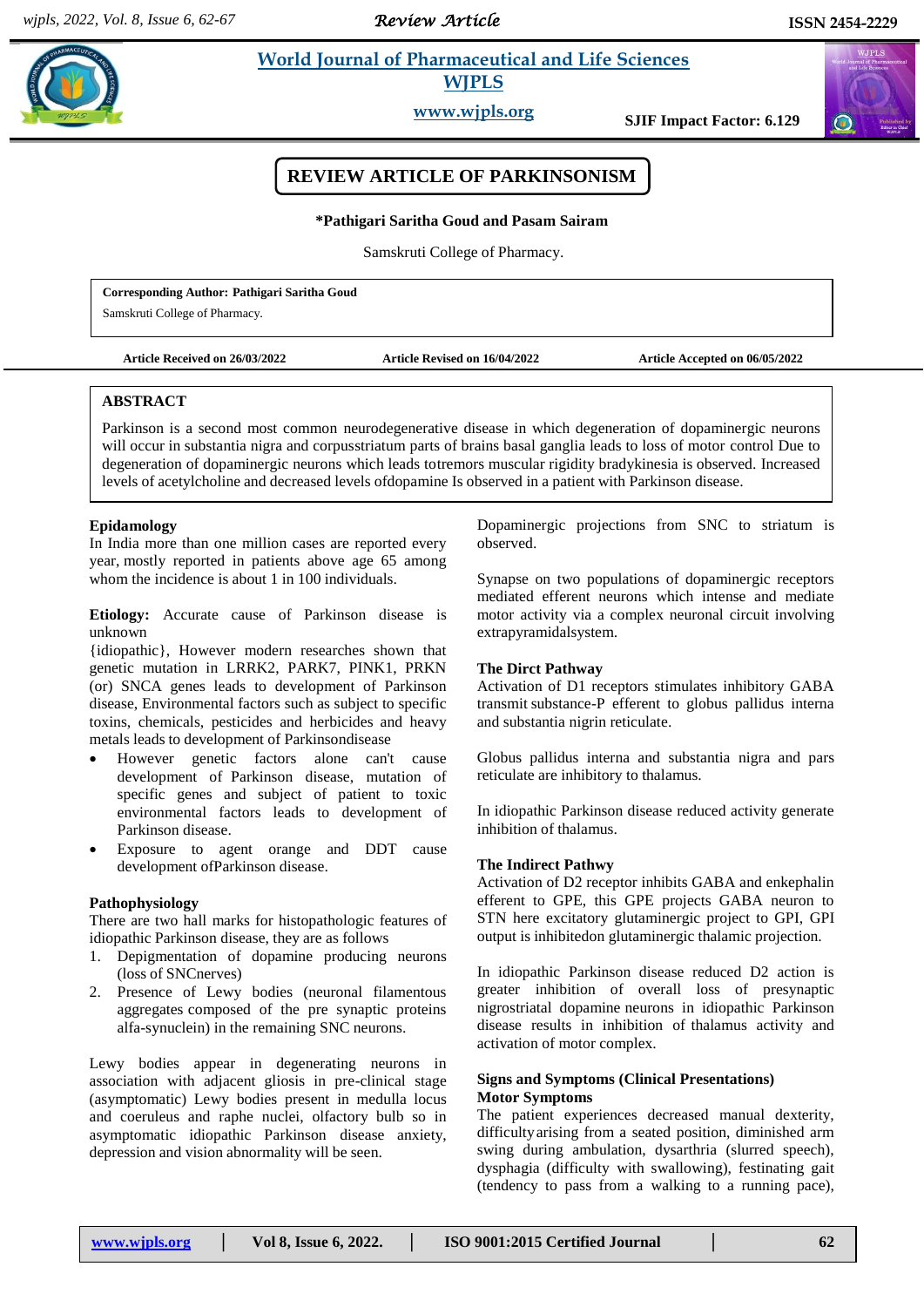flexed posture (axial, upper/lower extremities), "freezing" at initiation of movement, hypomimia (Reduced facial animation), hypophonia (reduced voice volume), and micrographic (diminution of handwritten letters/symbols)

### **Autonomic and Sensory Symptoms**

The patient experiences bladder and anal sphincter disturbances, constipation, diaphoresis, olfactory disturbance, fatigue, orthostatic blood pressure changes, pain, paresthesia, paroxysmal vascular flushing, seborrhea, sexual dysfunction,and sialorrhea (drooling).

#### **Mental Status Changes**

The patient experiences anxiety, apathy, bradyphrenia (slowness of thought processes), dementia, depression, hallucinosis/psychosis (typically drug-induced), and sleep sleep apnea, and rapid eye movement sleep behavior disorder)

**DIAGNOSIS:** Parkinson disease can be diagnosed by PET (positron emission tomography) scan, PET scan for the diagnosis of Parkinson disease can be done by injecting fluorodopa(F-18) which Is a radioactive trace for PET scan thathelp in visualizing the nerve endings of dopaminergic neurons



a

b

PET scan showing difference between normal brainand a patient with c

- CT scan is done for anatomical detailing of Parkinsondisease
- FDA approved DaT scan which consist of a dye loflupane123 injection (or) phenyl tropane which is a radioactive pharmaceutical agent which is injected in to the patient veins in a procedure referred to as SPECT scan used in the diagnosis of Parkinson disease

### **General Approch in the Treatment of Parkinson Disease**

General, therapy begins with rasagiline if the symptoms don't attenuated addition of drug will be done, based on the age if the patient age is above 65 amantadine is used instead of anticholinergic because In patients with age above 65 cognitive impairments occur naturally so upon addition on anticholinergics will increase the severity of cognitive impairment so if the patient with age less than 65 anticholinergic drugs are given if there is no improvement the addition of L-DOPA is done along with other drugs.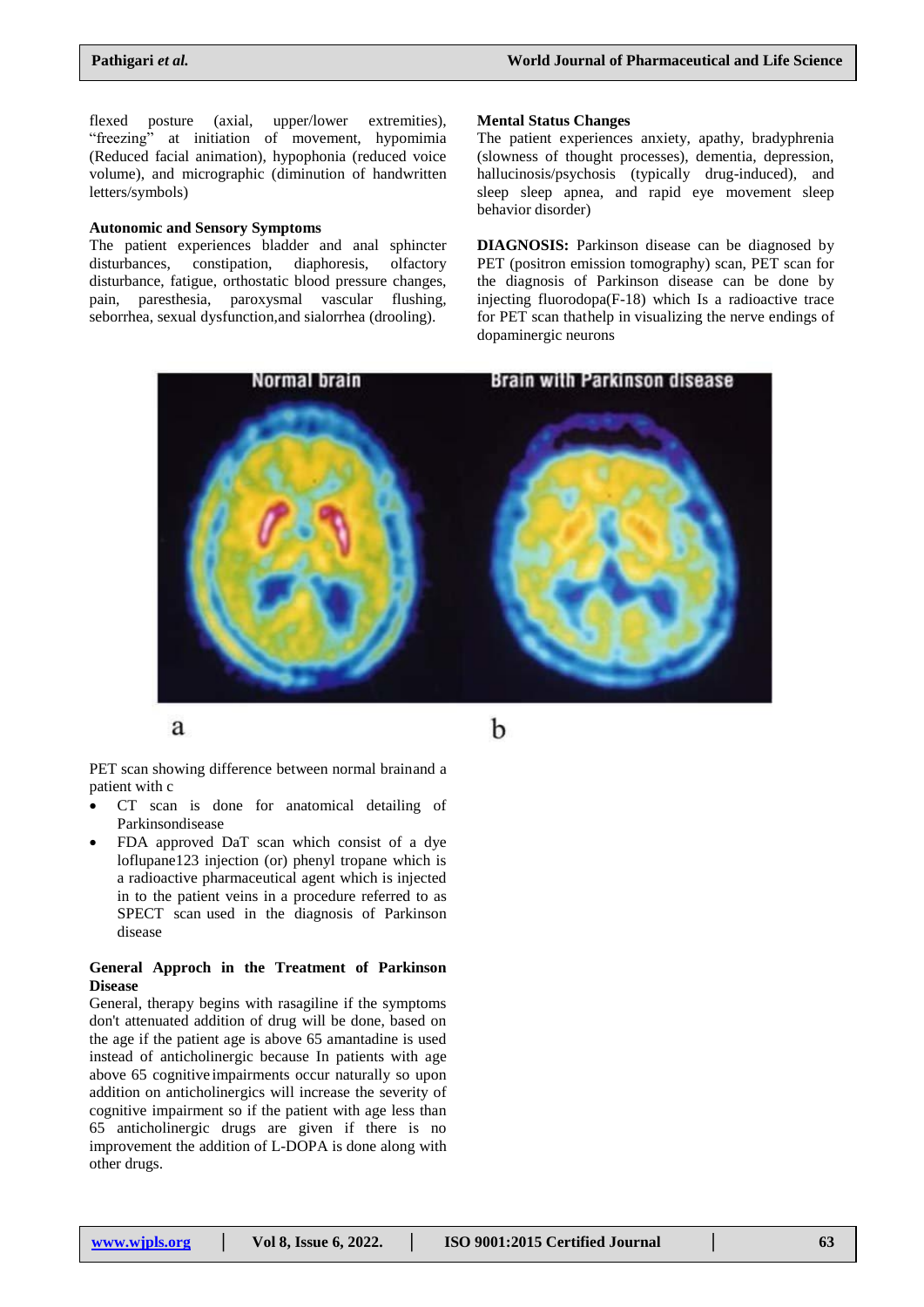

**Drugs Used In The Treatment Of Parkinson Disease Synthesis of dopamine neurotransmitter**



Tyrosine is a non-essential amino acid in from which dopamine is synthesized in nerve terminal of dopaminergic neurons, tyrosine is converted in to dopa by tyrosine hydroxylase and dopa is converted in to dopamine through dopa decarboxylase, the synthesized dopamine is stored in vesicles movement of dopamine in to vesicle occur through a transporter called VMAT2 (vascular Mono aminotransferase 2) upon production of impulse dopamine is released from the pre synaptic

neuron into synaptic cleft and act on dopamine receptor and elicits it's actions, The released dopamine is catabolized by two enzymes MAO-B and COMT.

### **Treatment goals for increasing dopamine concentration**

 In a patient with Parkinson disease low levels of dopamine is observed due to degeneration of dopaminergic neurons so the treatment is given in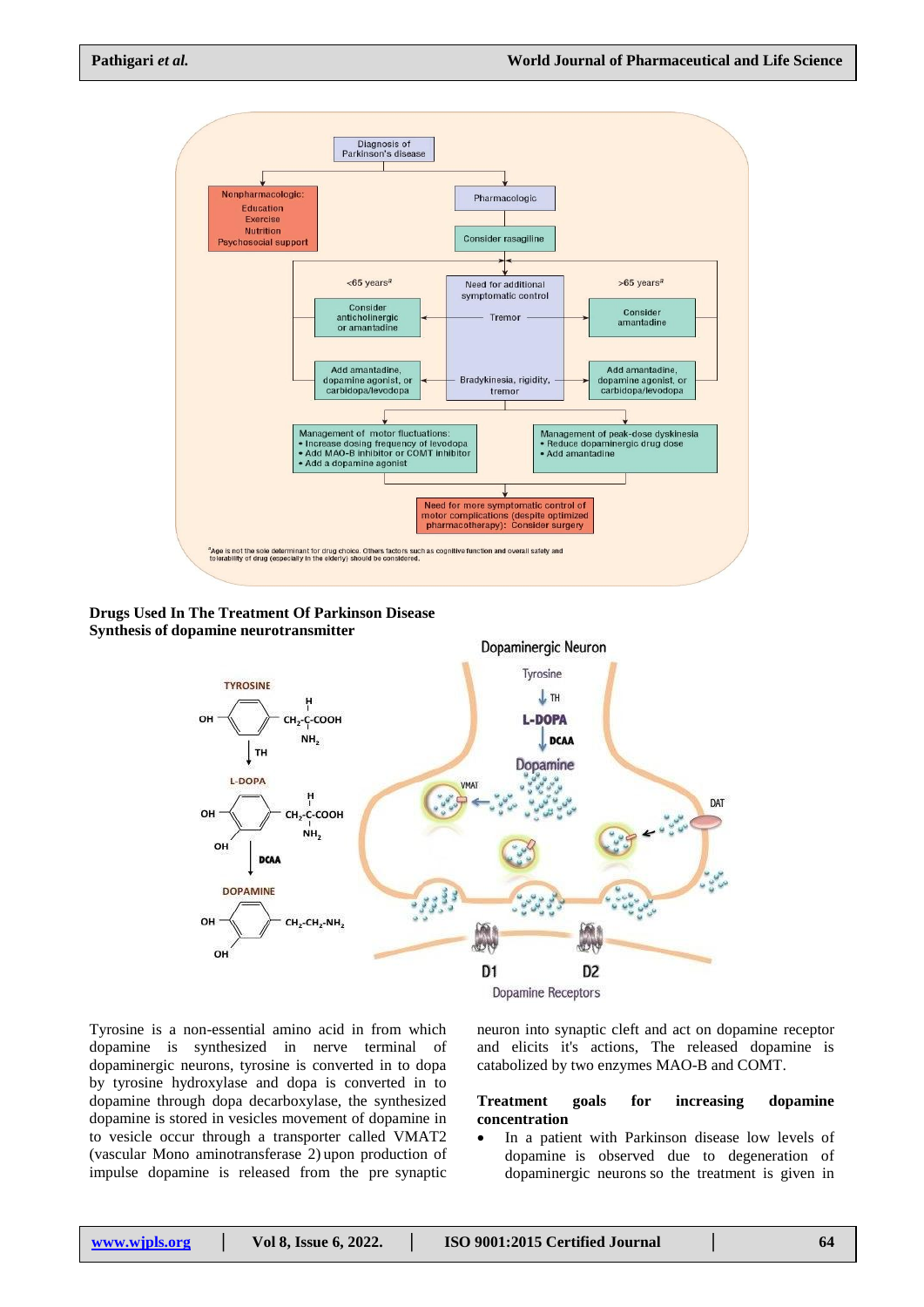such a way that concentration of dopamine should increased

- Concentration of dopamine can be increased by followingfour ways
- 1. By administering DOPA precursors.
- 2. By generating impulse to release dopamine from vesicle in tosynaptic space.
- 3. By inhibiting MAO-B and COMT enzymes. 4)By using dopa agonists.

**1) DOPA precursors:** Use of dopa precursor to increase the dopamine levels centrally, L-DOPA is the prodrug of dopamineL-DOPA is the most effective drug to improve life quality in patient with Parkinson disease.

Dopamine can't cross BBB (blood brain barriers) but L-DOPA can cross the BBB due to the presence of LAT (Large amino acidtransferase).

- L-DOPA is converted into dopamine by peripheral dopa decarboxylase the converted dopamine can't cross BBB sosystemic dopamine toxicity is observed which leads to stimulation of chemo toxic zone of the brain and induce vomiting which can be overcome by using D2 antagonists like domperidone and metoclopramide mostly domperidone is used because being lipid soluble it can easily cross BBB and act as antagonist on D2 receptor and suppress the stimulation of chemo toxic zone and suppress vomiting , peripheral dopa decarboxylase inhibitors are given to avoid the conversion of L- DOPA to dopamine systemically.
- Peripheral dopa decarboxylase inhibitors which include
- Carbidopa
- Benserazide

These two drugs are used to inhibit the action of peripheral dopa decarboxylase on L-DOPA thus systemic concentration of L-DOPA is increased which can easily cross BBB and converted in to dopamine by central dopa decarboxylase which is present only in the brain and spine.

- L-DOPA is administered through orally and it get absorbed into systemic circulation from small intestine, protein rich food should be avoided when the patient is on L-DOPA medication.
- Prolong use of L-DOPA causes dyskinesia of limbs, trunks and tongue this can be treated by medicating the patientwith amantadine and levetiracetam
- L-DOPA causes mydriasis (pupillary dilation) which increase the ocular pressure which result to the damage of optic nerve which leads to complete loss of vison so L- DOPA is contraindicated in the patients with glaucoma.
- Sudden stop of using L-DOPA medication result in development of neuroleptic malignant syndrome.
- L-DOPA is given carefully to the patients with acute pepticulcers and malignant melanoma.
- L-DOPA is absorbed from small intestine in to systemic circulation, The absorption is decreased

when L-

 DOPA is taken along with protein rich food, there will be a competition between large neutral amino acids like leucine and iso leucine and L-DOPA to cross intestinal barrier and reach systemic circulation and transport across BBB and show therapeutic action.

### **Intractions**

Concomitant administration of L-DOPA and MAO inhibitors such a phenelzine can produce hypertensive crisis due to enhance production of catecholamines which include nor adrenaline and adrenaline and dopamine.

Anti psychotics are contraindicated In Parkinson patients because they block dopamine receptors and produce Parkinsonsymptoms.

Patients with cardiac diseases should be monitored when using L-DOPA because there are high chances of developing arrythmia's when L-DOPA is used by cardiac disease patients.

### **Mortar Complications Of L-Dopa**

Long term use of L-DOPA therapy associated with variety of complications, approximately 10% of idiopathic Parkinson disease patients may develop involuntary movements.

Complications starts with in six months of starting L-DOPAtherapy if excessive dose used initially.

#### **1) End of Dose Wearing Off (mortar fluctuation)**

The term off and on refers to period of poor movements (I.e. is return of tremor and rigidity) and good movement respectively.

### **MOA**

Increasing loss of neuronal storage capacity for dopamine as well as the short half-life of L-DOPA, initially exogenous L- DOPA is taken up by remaining presynaptic neurons convert itto dopamine that is stored in vesicles with progressive loss of neuron and storage capacity and synthesis patient becomes more dependent on exogenous L-DOPA hence, peripheral pharmacokinetic properties of L-DOPA become an important determinant of central dopamine synthesis.

- In advancing IPD administration of s single carbidopa\L-DOPA progressively shortens frequent administration.
- It is also replaced by other drugs like COMT inhibitors or MAO-B inhibitors or dopa agonist
- Offen, off episodes occur during night and patient will awaken in off state for this bead time administration of DOPA agonist or SRD example: carbidopa CR can improve functioningupon awaking and reduce nocturnal off episodes.

## **2) Dealyed on and No On Responce**

It is the result of delayed gastric emptying or decreased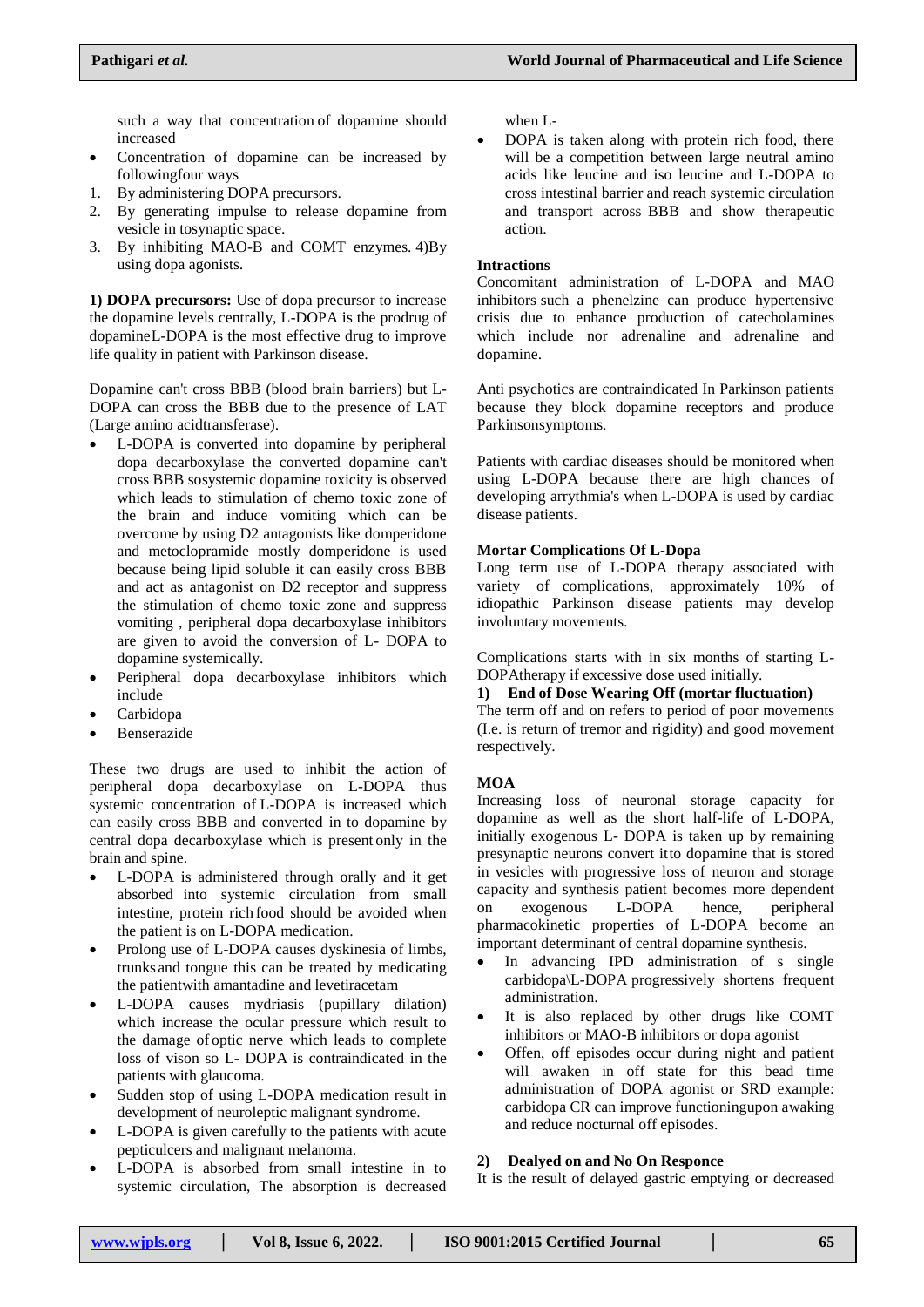absorption in duodenum.

#### **Treatment**

Orally disintegrating tablet formulation on empty stomach decreases gastric disintegration time and facilities gastric emptying additionally SC administration of apomorphine used arescue therapy form this.

#### **3) Freezing**

Freezing or sudden, episodic inhibition of lower extremity motor function and interfere with ambulation and increase riskof fall.

Patient fell that their feet got stuck to the floor especially (door ways, turn stiles).

There is no specific therapy, psych therapy along with walkingdevices and sensory cues are helpful.

### **4) Off-Period Dystonia**

Dystonia occurs at lower extremities and often occurs in mornings so, bead time administration of sustain released product (ropinirole CR), use of baclofen, botulinum toxin andcholinergic.

#### **5) Dyskinesia**

- In voluntary choreiform movements involving usually neck,trunk and upper\lower extremities
- It occurs at peak striatal dopamine levels or too much striataldopamine receptor stimulation and less commonly during riseand fall of L-DOPA effects.
- Generally, dose reduction will attenuate dyskinesia but reverses Parkinson's symptoms so, a counteract amantadinewill be given
- In severe cases surgery will be done (DBS).

#### **2) By Generating Impuls To Release Dopamine fromVesicles Amantadine**

- Amantadine Is an anti-viral medication with mild antiParkinson activity.
- Amantadine is used against influenza-A
- Amantadine a weak non-competitive antagonist of NMDA receptors and which increase the release of dopamine andprevent its reuptake.
- Amantadine has anticholinergic and antiglutaminergicproperty
- Amantadine is an anti-cholinergic so it causes xerostomia (dryness of mouth) and may cause constipation.

#### **Adverse Effects**

- Xerostomia
- Constipation
- Orthostatic hypotension
- Ankle edema
- Levido reticularis

### **3) By Inhibiting Mao-B and Comt Enzymes**

- Dopamine is metabolized by MAO-B (mono amino oxidase-B) and COMT (Catechol-o-methyl transferase) enzymes, by inhibiting the action of these enzymes can inhibit the metabolism of dopamine thus concentration of dopamine is increased in the synaptic cleft.
- MOA-A and MOA-B are the enzymes which are required forthe metabolism of catecholamines which include 5-HT, adrenaline, nor-adrenaline, dopamine.
- MOA-A enzyme has grater affinity for catabolism of hydroxylated amies which include serotonin (or) 5- HT and nor-adrenaline.
- MOA-B enzyme has greater affinity for catabolism of non- hydroxylated amines which include benzylamine
- Dopamine and tyramine are catabolized by both MAO-A andMAO-B.
- The concentration of MAO-A and MAO-B enzymes are available in different concentrations in different parts of the body, MAO-A is present in GIT tract, placenta and liver, MAO-b enzyme is present in brain, platelets and liver.
- In the treatment of Parkinson disease only MOA-B are given because MOA-B is the only enzyme which is responsible for thecatabolism of the dopamine in the brain.
- When dopamine is catabolized by MAO-B it results in the formation of free radicals which leads to degeneration of brains dopaminergic neurons, by using MAO-B inhibitors formation of free radicals are inhibited so eventually degeneration of dopaminergic neurons are inhibited.
- Most commonly used MAO-B inhibitors in Parkinson treatment include, Selegiline (or) deprenyl which selectively
- block the MAO-B enzyme thus catabolism of dopamine isinhibited.
- Dopamine is metabolized by COMT through methylation toform 3-O-methyl dopa, catabolism of dopamine by COMT pathway is minor metabolism pathway in the breakdown f dopamine, when L-DOPA is given along with carbidopa a significant concentration of 3-O-methyldopa is formed which competes with L-DOPA for active transport in to the cental nervous system by crossing BBB.
- By using COMT inhibitors we can decrease the concentration of 3-O-methyldopa and can increase the central uptake of L- DOPA which leads to increased concentration of dopamine in the brain.
- Tolcapone and entacapone are nitro catechol derivatives thatselectively and irreversible block the catabolism of dopamine by COMT enzyme, tolcapone causes fatal hepatitis so entacapone is used mostly in the treatment of Parkinson disease.

#### **Adverse Effects**

- Diarrhea
- Postural hypotension